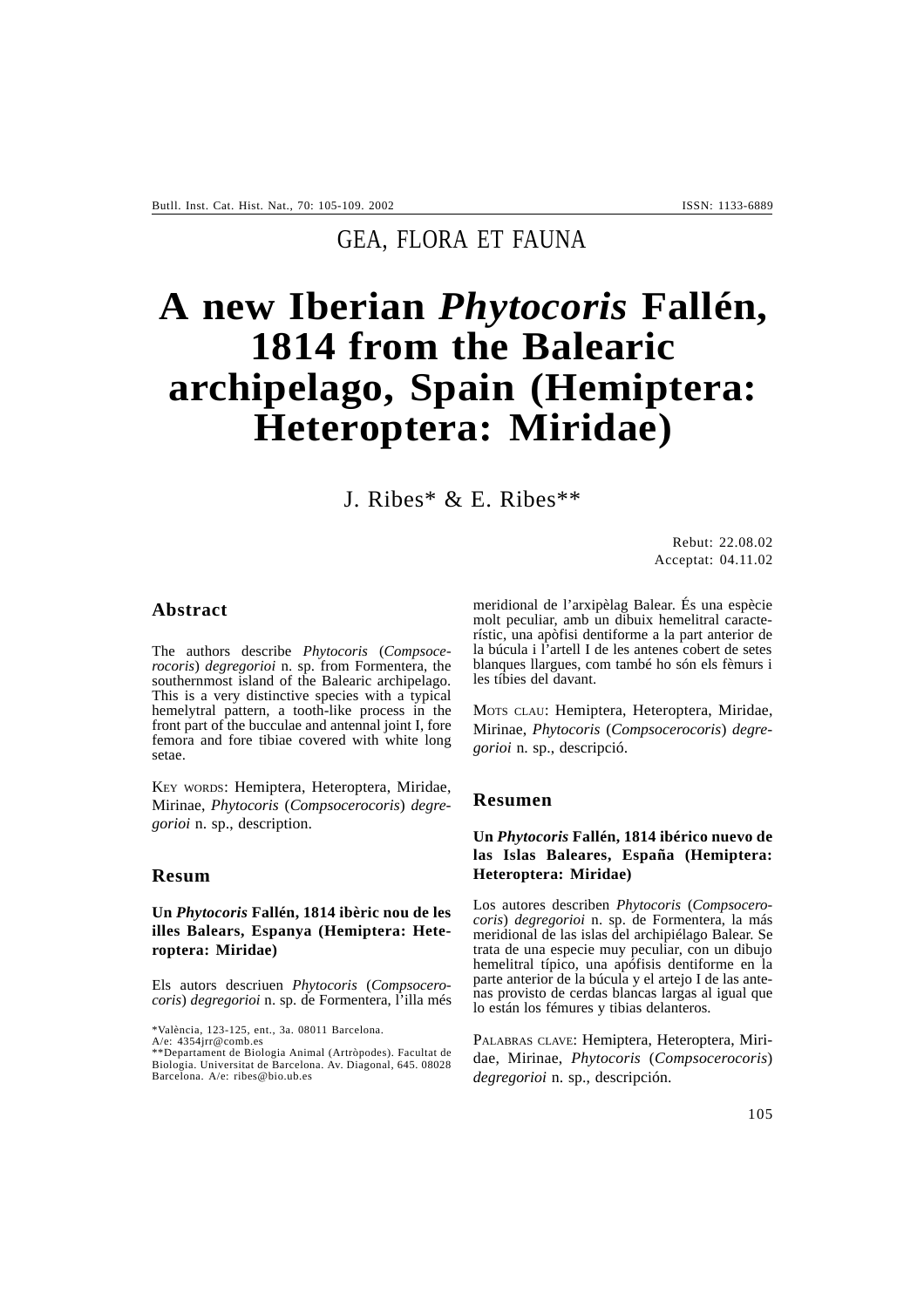#### GEA, FLORA ET FAUNA

# **Introduction**

The subgenus *Compsocerocoris* Reuter, 1876 includes 25 mediterranean taxa (Kerzhner & Josifov, 1999), of which eight have an Iberian distribution (J. Ribes & E. Ribes, 1999; J. Ribes & Heiss, 2001) and show the following geographical pattern: *Phytocoris juniperi* Frey-Gessner, 1865 is a middle European-mediterranean element, *P. sanctipetri* Carapezza, 1985 seems to be a possible holomediterranean representative, *P.viberti* Horváth, 1911 and *P. retamae* Reuter, 1900 are both Ibero-maghrebin, this last one extended to the Canary Islands. Finally *P. rosmarini* Wagner, 1976, *P. perangustus* Wagner, 1961, *P. ribesi* Wagner, 1969 and *P. vallhonrati* J. Ribes & E. Ribes, 1999 are strict Iberian endemics. Thus the species described is the ninth Iberian *Compsocerocoris* Rt. On the other hand *P. sanctipetri* Car., recorded from Mallorca (J. Ribes, 1965) and Eivissa (J. Ribes, 1985) as *P. femoralis* Fieber, 1861 was until now the unique *Compsocerocoris* Rt. which lives in the Balearic Islands. On the contrary the record from Gran Canaria, Canary Islands (Heiss *et al.*, 1996; Báez & Zurita, 2001) is mistaken being *P. riegeri* J. Ribes & Heiss, 2001 the correct species.

# *Phytocoris* **(***Compsocerocoris***)** *degregorioi* n. sp. (Fig. 1-7)

#### Description

Macropterous male. Length 6.85 mm. Body very elongate, 4.4 x longer than the basal width of pronotum. Dorsal vestiture consisting of semierect black hairs and adpressed pale ones. Coloration whitish with brown irroration and hemelytral pattern characteristic as shown in figure 1. Moderately shiny.

Head with grill-shaped slender reddish markings on frons and another slender reddish



FIGURE 1. *Phytocoris* (*Compsocerocoris*) *degregorioi* n. sp., dorsal habitus (Scale bar  $=$  3mm).

streaks on vertex; top of tylus with a pair of brown marks. Three parallel dark stripes behind the eyes. Head in frontal view 1.33 x as broad as high, in lateral view 1.13 x as long as high. Tylus prominent, weakly sinuate; frons moderately convex; genae laterally produced; bucculae with a conspicuous tooth-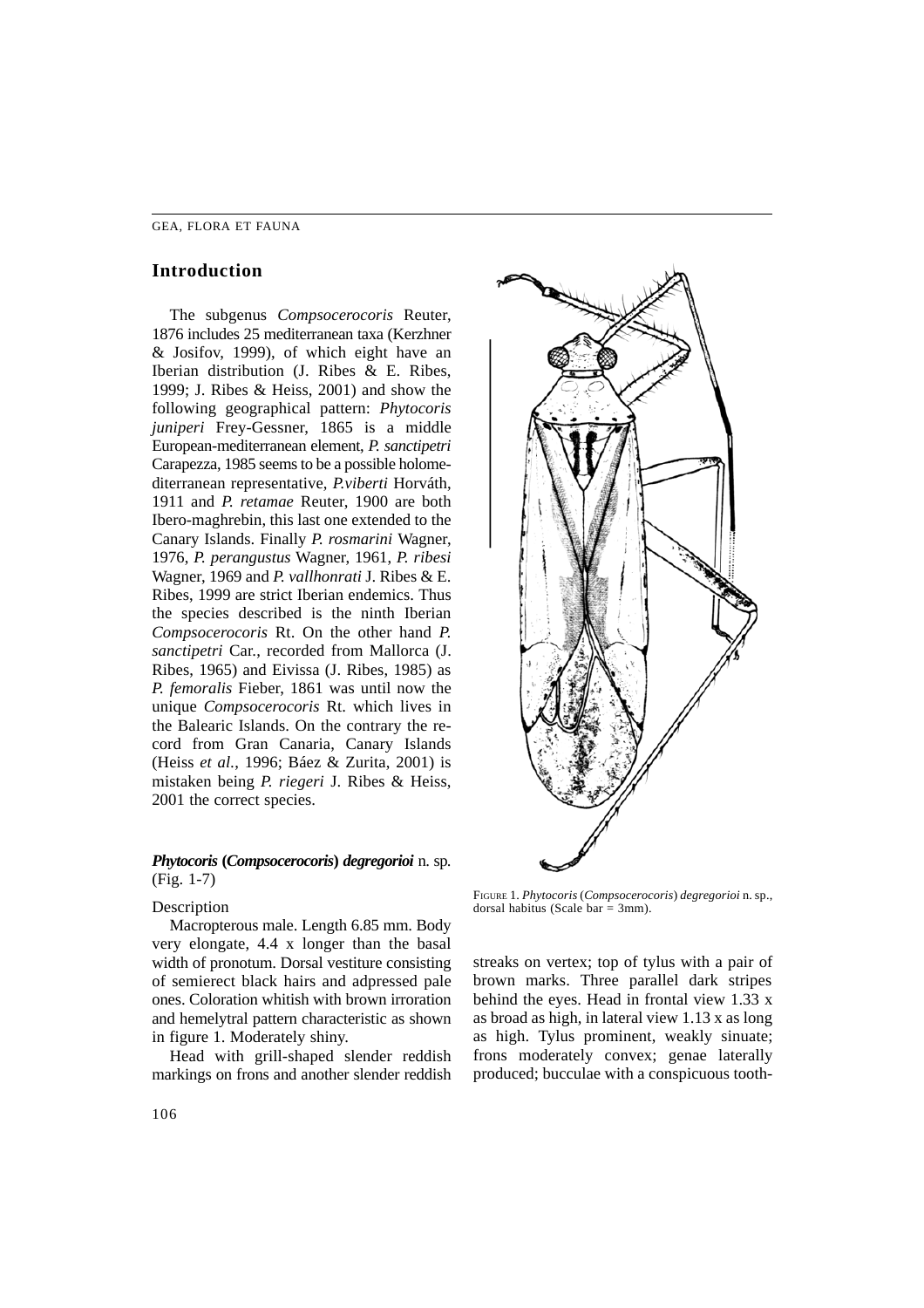

FIGURES 2-3. 2) *Phytocoris* (*Compsocerocoris*) *degregorioi* n. sp., lateral view of head (Scale bar = 0,6 mm). 3) Same, dorsal view of the pygophore (Scale bar =  $1$  mm).

like process in the front part (Fig. 2). Ocular index: 1.22. Length of antennal joints: I-II- $III-IV = 1.5-2.1-1.4-missing, in mm. Joint I$ slender, yellowish, scarcely punctured, provided with very long, erect white setae, much longer as the diameter of the joint; joint II yellowish, a basal ring white and distal third blackish; joint III blackish, only a narrow basal ring pale. Ratio I/diatone  $=$ 1.49; ratio I/hind margin of pronotum  $= 0.96$ . Rostrum extending much beyond hind coxae.

Pronotal collar dorsally with a pair of spots, width like that the antennal joint I. Prototum trapezoidal 2.07 x as broad as long (excluding collar) and 1.47 x as broad as diatone. Calli flat, well delimited. Lateral margins extensively while weakly sinuate. Hind margin sinuated in the middle, its subbasal area with six irregular equidistant blackish stains.

Scutellum as broad as long, with a pair of longitudinal subparallel dark stripes, its fore subbasal part leant apicad, its middle transversally furrowed and its hind part swollen, except the very sunk apex.

Hemelytra with scattered inconspicuous dark dots and streaks, its mesocorium with a characteristic brown pattern, which is welded to the brown surface occupying the depressed outer side of clavus. The inner side of clavus only with a brown spot close to the pronotum. Inner margin of cuneus along its subbasal area with some dark irregular dots. Membrane pale, covered with brown irroration irregularly dispersed, but more intensively disposed at its antero-posterior middle surface; intercellular vein mainly darkened.

Legs long, pale. Fore femora and tibiae provided with very long erect white setae, like on the antennal joint I. Femora with brown irroration, scanty and limited to apical part in fore and middle femora, more dense and spread in hind femora. Fore tibiae covered with abundant, regular, small brown dots, its distal part darkened; middle tibiae with scarce small brown dots and hind tibiae with long pale-brown spines, arising from blackish dots. Ratio of hind tarsomeres: I-II-III  $= 0.2$ -0.3-0.35 mm. The first tarsal joint is brown in all legs; the third pro- and mesotarsal joints have the distal half brown while the metatarsal one remains only darkened in the third distal part.

Sternal and abdominal segments irregularly darkened and glabrous.

Male genitalia as in figs. 3-7. Pygophore as long as broad, provided with an angulated knob on left side and a diaphragm-like structure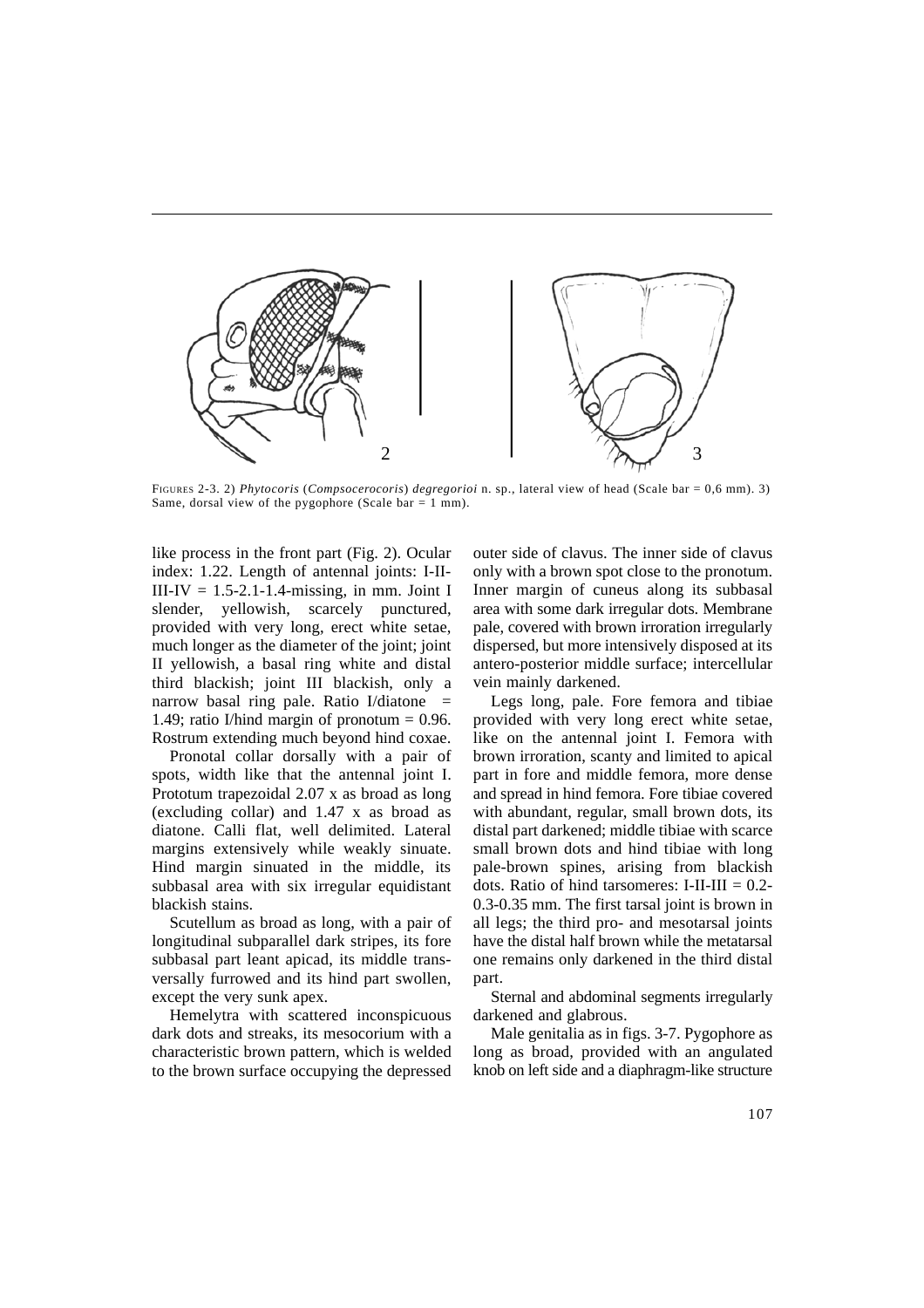

FIGURES. 4-7. 4) *Phytocoris* (*Compsocerocoris*) *degregorioi* n. sp., right paramere (Scale bar = 0.25 mm). 5). Same, left paramere (Scale bar = 0.25 mm). 6). Same, left paramere, another aspect (Scale bar = 25 mm). 7). Same, vesica (Scale bar  $= 0.25$  mm).

with irregular folds inside and around the genital opening (Fig. 3). Right paramere straight, elongated, slender, its hypophysis curved and sharp (Fig. 4). Left paramere arched, slender, its body lacking teeth, only with some obsolete denticules around the sensory lobe, which is expanded in lateral view (Fig. 5); its hypophysis classically crest-shaped fashioned (Fig. 6). Phallotheca short, curved, sheathshaped, its distal half sclerotized. Vesica with a secondary gonopore very large; basal process moderately sclerotized; right lobe elongated, bearing a comb-like sclerorized process (spiculum) with 10 strong three-cornered teeth (Fig. 6); primary membranous sac with lobes

more or less fused; in the left side one of these is a soft wrapping lobe that involves the relatively clavate one placed behind (Stonedahl, 1988).

# Etymology

This new species is dedicated to our friend and esteemed Catalan lepidopterist J. J. Pérez De-Gregorio, «J. J.» for the colleagues, who collected the holotype.

#### Material

Holotype male. Es Caló, 31SCC78, 5 m, 31-III-2002, at light. Formentera Island, Pityusic Islands, Balearic archipelago, Spain. J. J. Pérez De-Gregorio leg., coll. J. Ribes.